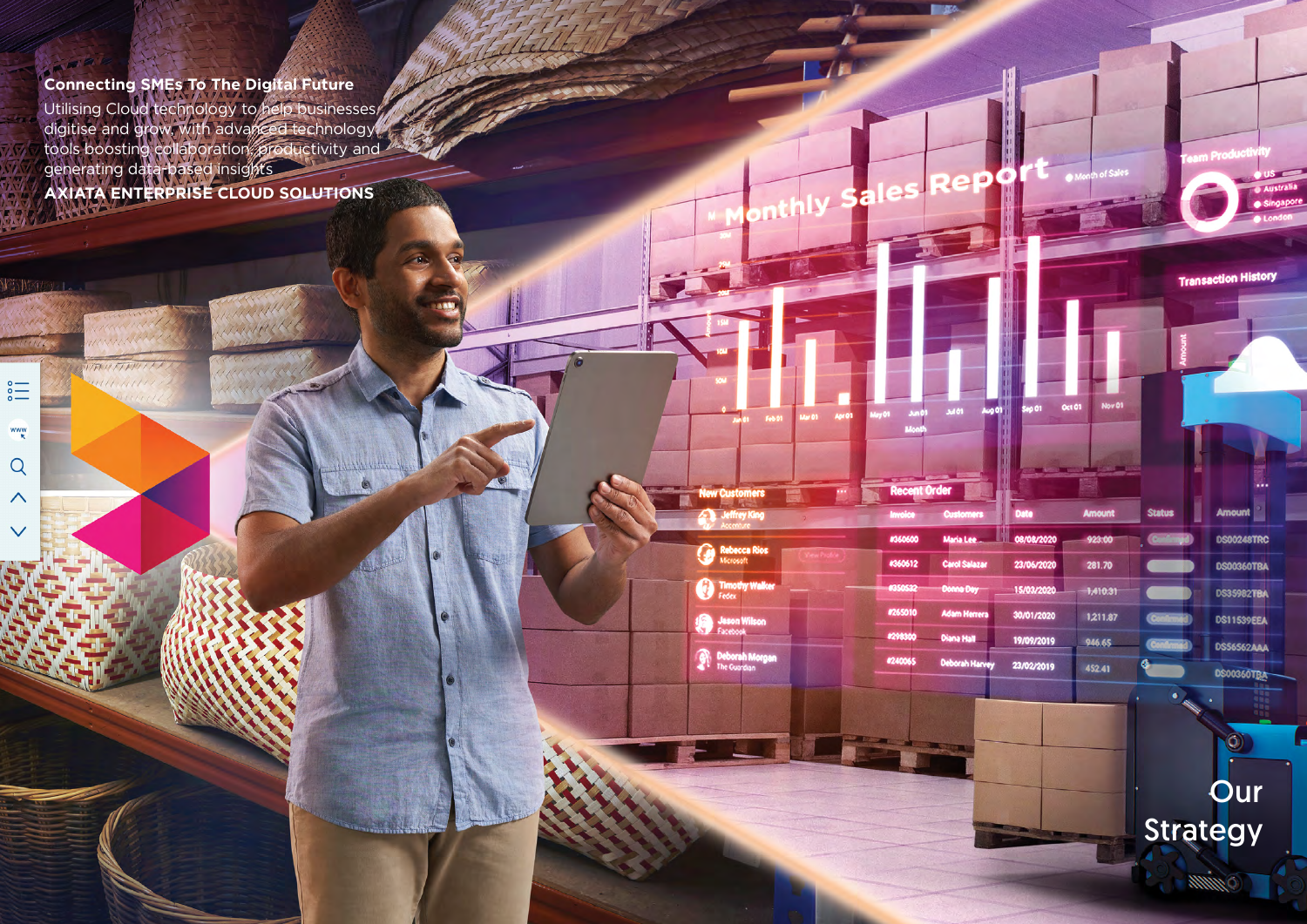www

Q

 $\checkmark$ 

**Strategy**

How We Create Value Financial Resilience Our Operating Companies

Accountability

# Key Trends - Our Changing World

#### Digital Acceleration Climate Change **Operating Environment** • Acceleration in 'offline-to-online' digital migration for work, education and economic transactions caused a surge in demand for data and digital solutions • Mobile voice service marginalised as majority of users adopted Over-The-Top (OTT) voice • Acceleration in replacement of traditional energy sources with renewables across applications • Change in data usage profile from business districts to residential areas as more people are working/learning from home • Proliferation of customer data in a hyper-connected world has heightened the need for enhanced controls, transparency, security and protection surrounding data privacy and cyber security • Climate change agenda has accelerated with all industries, including the telco sector, committing to industry decarbonisation by 2050 all sectors • Businesses' ability to address climate-related risks is becoming an increasingly important factor that banking and financial institutions consider when making decisions on loans and funding Strategic Implications • There is need for differentiation of Axiata's digital telco proposition from mobile competitors by leveraging on IR 4.0 technologies • Digital businesses primed to expand market share and further build revenue streams • Critical to maintain continuous network service as interruptions would lead to loss of service confidence and market share • Need to ensure that the Group upholds strong data privacy and cyber security standards • By being an early mover and expanding network coverage to underserved areas, Axiata will be able to capture greater market share • Accelerated adoption of digital technologies will require employees to be upskilled/ reskilled • Axiata is cognisant that if we do not heed the call for action on climate change, our business will lose its credibility in the marketplace, thus damaging our reputation. It also puts us at risk of non-compliance with increasingly stricter environmental legislation across our all our markets • The climate change agenda dovetails with Axiata's drive for Operational Excellence As Part of Our DNA, as initiatives addressing climate risks will offer us both operational excellence and cost efficiencies • edotco is supporting Axiata to be net-zero through various initiatives such as renewable energy sites, tower innovation using alternative materials, sites solarisation and a regional reforestation programme, among others Way Forward • Harnessing Group synergies and leveraging regional presence to strengthen the value proposition of Axiata's digital telcos and digital businesses • Aligning the Group's Network Transformation Programme and future network strategy with sectoral technological advancements, particularly on 5G technology • Embarking on organic and inorganic expansion opportunities for all three lines of businesses to cater for new normal shifts • Offering Beyond Connectivity Enterprise solutions for B2B and B2B2X which include Security, Equipment, Cloud, Data Centre, Application and IT services • Building a Modern, Agile and Digital (M.A.D.) workforce with the digital, analytics and AI skills to drive our Axiata 5.0 Vision • Inculcating cyber savvy culture into the workforce through cyber and data privacy awareness training and attack simulation assessments • Axiata Supplier Code of Conduct ensures that vendors and business partners adhere to a high standard of data protection and compliance controls • Executing the three-year cyber security strategy, Digital Trust and Resilience 2023, to improve processes, technology and people, under the oversight of the Axiata Board, Board Risk and Compliance Committee and Risk and Compliance Management Committee • Maintaining our National Institute of Standards and Technology (NIST) cyber maturity level above the Asia Pacific and World average benchmarks and focusing on enhancing trust and resilience by evolving to a risk-based approach in addressing cyber threats • Signed the Science Based Target Initiative Business Ambition Pledge for 1.5°C and plan to launch the Axiata Net-Zero Carbon Roadmap • Commencing the adoption of the Task Force on Climate-related Financial Disclosures' (TCFD) recommendations to improve and increase reporting of climate-related financial disclosure and information • Maintaining environmental awareness and product end life management programmes across all OpCos • Seeking efficient technologies which can enhance network energy efficiency and reduce GHG emissions • edotco to maintain its momentum towards achieving net-zero through the edotco Carbon Neutrality Framework • Chief Technology Officer Council to continue leveraging on the Collective Brain to incorporate efficient energy use in our regional network in line with both cost reduction and carbon emission targets Link to Strategy and Risks **Our Strategic Response Our Strategic Response**  $(1)(3)(6)(8)$ **Link to Risks** • Market Risk • People Risk • Strategic & Investment Risk • Technology Risk • Cyber & Data Privacy Risk **Link to Risks** • Strategic & Investment Risk • Regulatory Risk • Governance & Compliance Risk  $\mathbf{F}$   $\mathbf{F}$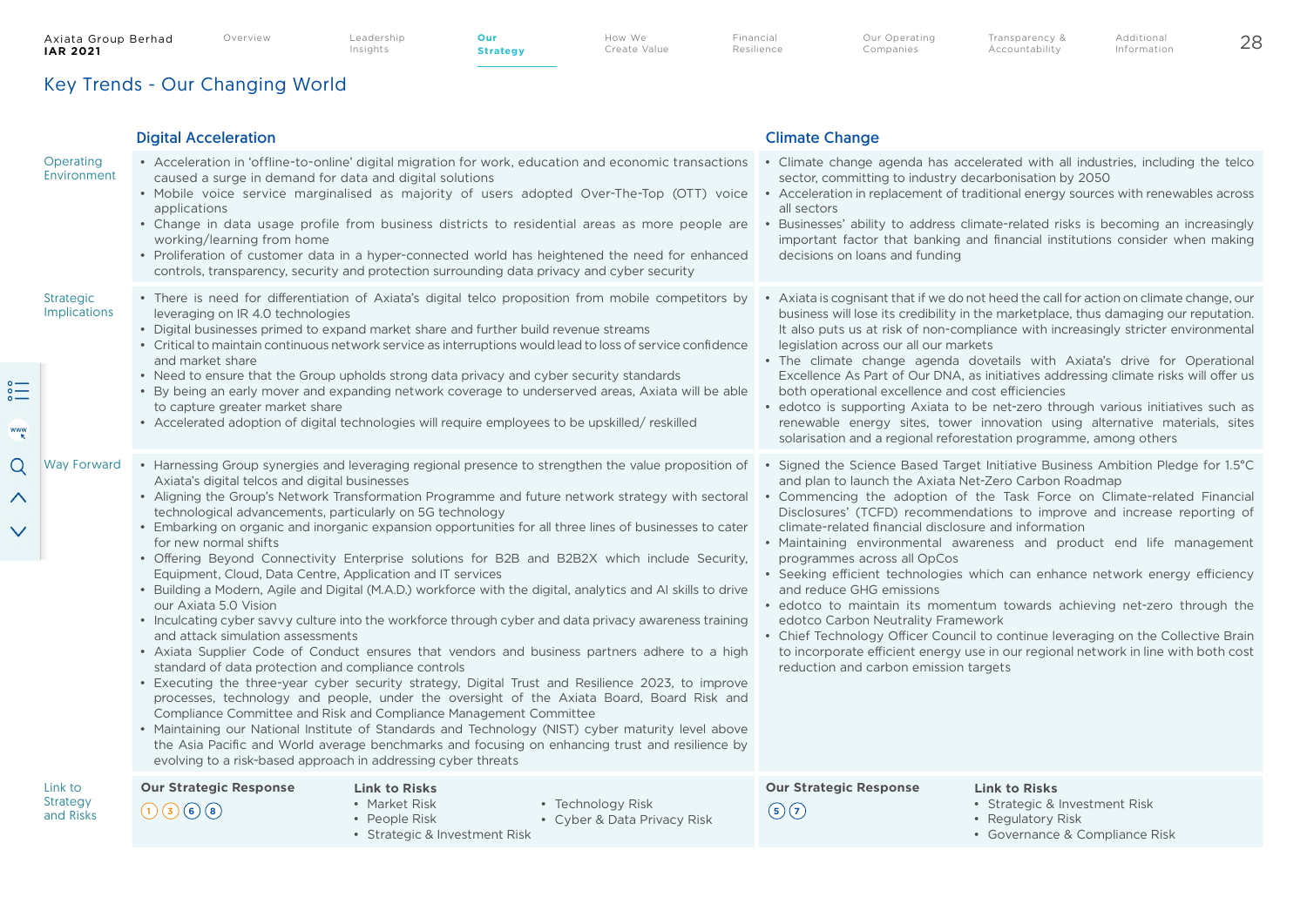**Strategy**

Key Trends - Our Changing World

|                                         |                                                                                                                                                                                                                                                                                                                                                                                                                                                                                                                                                                                                                                                                                                                                                                                                                                                                                                                                                                                                                                                                                         | <b>Macroeconomic Factors</b>                                                                                                                                                                                                                                                                                                                                                                                                                                                                                                                                                                                                                                                                                                                                                                                                                                                                                                                                                                                                                                                 | <b>Regulatory Environment</b>                                                                                                                                                                                                                                                                                                                                                                                                                                                                                                                                                                                                                                                                                                                                                                                                                                                                                                                                                                                                                                                                                                                                                                                             | <b>Hyper-competition</b>                                                                                                                                                                                                                                                                                                                                                                                                                                                                                                                                                                                                                                                                                                                                                                                                                         |
|-----------------------------------------|-----------------------------------------------------------------------------------------------------------------------------------------------------------------------------------------------------------------------------------------------------------------------------------------------------------------------------------------------------------------------------------------------------------------------------------------------------------------------------------------------------------------------------------------------------------------------------------------------------------------------------------------------------------------------------------------------------------------------------------------------------------------------------------------------------------------------------------------------------------------------------------------------------------------------------------------------------------------------------------------------------------------------------------------------------------------------------------------|------------------------------------------------------------------------------------------------------------------------------------------------------------------------------------------------------------------------------------------------------------------------------------------------------------------------------------------------------------------------------------------------------------------------------------------------------------------------------------------------------------------------------------------------------------------------------------------------------------------------------------------------------------------------------------------------------------------------------------------------------------------------------------------------------------------------------------------------------------------------------------------------------------------------------------------------------------------------------------------------------------------------------------------------------------------------------|---------------------------------------------------------------------------------------------------------------------------------------------------------------------------------------------------------------------------------------------------------------------------------------------------------------------------------------------------------------------------------------------------------------------------------------------------------------------------------------------------------------------------------------------------------------------------------------------------------------------------------------------------------------------------------------------------------------------------------------------------------------------------------------------------------------------------------------------------------------------------------------------------------------------------------------------------------------------------------------------------------------------------------------------------------------------------------------------------------------------------------------------------------------------------------------------------------------------------|--------------------------------------------------------------------------------------------------------------------------------------------------------------------------------------------------------------------------------------------------------------------------------------------------------------------------------------------------------------------------------------------------------------------------------------------------------------------------------------------------------------------------------------------------------------------------------------------------------------------------------------------------------------------------------------------------------------------------------------------------------------------------------------------------------------------------------------------------|
|                                         | Operating<br>Environment                                                                                                                                                                                                                                                                                                                                                                                                                                                                                                                                                                                                                                                                                                                                                                                                                                                                                                                                                                                                                                                                | · Heightened macroeconomic risks actuated by prolonged<br>global lockdowns<br>• Supply chain disruptions caused inflationary pressure on SIMs<br>and delay in delivery of network equipment<br>• Technology sector remains exposed to broader economic<br>headwinds, with considerable pressure on working capital and<br>liquidity<br>• As a multinational company operating in various markets,<br>Axiata is subject to foreign exchange risk in terms of currency<br>value fluctuations<br>Escalating socio-economic and political crisis in Sri Lanka,<br>causing shortages in basic necessities, inflation and more than<br>60% depreciation of Sri Lankan Rupee against the USD                                                                                                                                                                                                                                                                                                                                                                                        | cope with increased consumer demand<br>• Regulatory environment poised for 5G<br>· Policymakers returning to pre-COVID-19 policy agenda<br>including modernisation of sectoral legislation and regulatory<br>framework, and development of national digital economy<br>blueprints in some markets<br>Greater scrutiny of big tech over digital competition in the<br>region similar to anti-trust action in US, Europe and China<br>may result in Asia Pacific policymakers introducing digital<br>regulations                                                                                                                                                                                                                                                                                                                                                                                                                                                                                                                                                                                                                                                                                                            | • Robi and Ncell successfully acquired more spectrum for 4G to • Customers more conscious of price points, service type/scope<br>and responsive customer service<br>• Rise in data consumption offset by intense price competition in<br>markets<br>• Telcos are facing limited incremental revenues, which combined<br>with rising operating costs are pressuring margins<br>• Intensified competition as demand for faster mobile and fixed<br>wireless connections create more viable alternatives to wired<br>connections, along with new opportunities for bundled service<br>offerings and business models for service providers<br>Ever-expanding options for high-quality communication and<br>Internet services from telecom, cable, wireless and satellite<br>Internet providers are scaling up competition between diverse<br>players |
| $\sum_{\circ}^{\circ}$<br>www<br>Q<br>∧ | <b>Strategic</b><br><b>Implications</b>                                                                                                                                                                                                                                                                                                                                                                                                                                                                                                                                                                                                                                                                                                                                                                                                                                                                                                                                                                                                                                                 | • Economic slowdown led to customers tightening spending<br>across the board<br>• Supply chain disruptions impacting mobile handsets and<br>network equipment could lead to future dips in revenue<br>• Currency volatility could affect earnings<br>• Continue with prudent financial management to build financial<br>resilience<br>• In Sri Lanka, steep currency decline, heightening cost of living<br>and power cuts impacting employees, customers and Dialog's<br>operations                                                                                                                                                                                                                                                                                                                                                                                                                                                                                                                                                                                         | Proactive regulatory management as a core component of<br>Stakeholder Management under the 10 Key Focus Areas of the<br>Axiata 5.0 Vision<br>• Consistently partnering with industry association groups to<br>collectively carry our positions to regulators and policymakers<br>Developed public policy thought piece titled "Impact of<br>policymaking and the State of mobile broadband connectivity in<br>South Asia" used to advocate for lower sectoral taxation policies<br>for our South Asian markets                                                                                                                                                                                                                                                                                                                                                                                                                                                                                                                                                                                                                                                                                                            | Renewed focus on customer experience, Digital Telco<br>transformation to cater to digital and technological<br>convergence, and focusing on Enterprise needs for digital<br>transformation<br>• Need to enhance and improve our network in line with new<br>demands<br>Ensure that our employees have the digital skills and talents to<br>provide our differentiated products and services                                                                                                                                                                                                                                                                                                                                                                                                                                                      |
|                                         | • Maintaining a strong balance sheet and liquidity position<br>Way Forward<br>• Continue reducing financing cost and optimising capital<br>structure amidst uncertain macroeconomic backdrop<br>• Continuing with Cost Excellence Programme by leveraging on<br>the Collective Brain, disciplined cost management and ensuring<br>capex efficiency<br>• Business Continuity Plan to address potential risks arising<br>from our footprint spanning countries across Asia, through<br>a systematic identification of critical business processes and<br>adequate recovery actions<br>• Axiata Procurement Centre monitors the performance of<br>our vendors and continuously develops new relationships to<br>manage potential disruptions to supply chains<br>• Oversee and control the Group's treasury and funding matters<br>• Develop hedging strategies which are governed strictly by the<br>treasury policies<br>• Monitor current and future outlook of the relevant economies<br>and foreign exchange markets<br>• Dialog to continue sustaining operations despite challenges | • In general throughout 2021, Axiata OpCos have improved on<br>their regulatory compliance performance and will continue<br>doing so into the future<br>• Proactively managing stakeholders including support from the<br>Government of Malaysia as well as Malaysian Embassies and<br>High Commissions abroad to protect our investments overseas<br>• Conducting joint advocacy campaigns with the GSMA,<br>International Telecommunication Union (ITU) and other<br>international bodies on industry related matters<br>• Maintaining policies and procedures in alignment with the<br>Malaysia Anti-Corruption Commission Act Section 17A on<br>Corporate Liability with appropriate control mechanisms,<br>automated systems and staff awareness programmes in place<br>Upholding strict compliance, and fair and transparent<br>practices of government policies in all operating markets, with<br>dedicated personnel and resources to constantly monitor all<br>relevant developments and maintain ongoing and courteous<br>relationships with governing authorities | Retaining focus on our regional triple core businesses which<br>does not confine our risks to one country or one sector<br>· Differentiating ourselves through an intelligent Omnichannel<br>Customer Experience (CX) and better customer service<br>• Accelerating our Network Transformation Programme<br>Focus on the digitisation of our human capital across the<br>People Lifecycle by embedding digital HR and Analytics<br>• Towards becoming a Digital Telco, our community of Analytics<br>professionals, Axiata Certified Experts (ACE) are developing<br>our people's Analytics skills<br>Driving efficiencies and innovations through investment in<br>new technologies, initiatives focused on cost improvements,<br>and establishing strategic ties with OTT and digital product<br>developers to create products and services that meet evolving<br>customer needs, with the aim of increasing customer wallet<br>share, customer retention and maintaining profitable growth<br>Closely monitor the competitive landscape, explore and make<br>appropriate investments to upgrade our technology and<br>platform, as well as reviewing the relevance of our products<br>and services to stay in the game |                                                                                                                                                                                                                                                                                                                                                                                                                                                                                                                                                                                                                                                                                                                                                                                                                                                  |
|                                         | Link to<br>Strategy<br>and Risks                                                                                                                                                                                                                                                                                                                                                                                                                                                                                                                                                                                                                                                                                                                                                                                                                                                                                                                                                                                                                                                        | <b>Our Strategic</b><br><b>Link to Risks</b><br>• Financial Risk<br>• Strategic &<br>Response<br>• Market Risk<br><b>Investment Risk</b><br>(1)(4)(5)(10)<br>• Operational Risk                                                                                                                                                                                                                                                                                                                                                                                                                                                                                                                                                                                                                                                                                                                                                                                                                                                                                              | <b>Our Strategic</b><br><b>Link to Risks</b><br>• Market Risk<br><b>Response</b><br>• Governance &<br>• Geo-Political Risk<br>Compliance Risk<br>$\left( \mathcal{F}\right)$<br>• Regulatory Risk                                                                                                                                                                                                                                                                                                                                                                                                                                                                                                                                                                                                                                                                                                                                                                                                                                                                                                                                                                                                                         | <b>Our Strategic</b><br><b>Link to Risks</b><br>• Financial Risk<br>Response<br>• Operational Risk<br>• Market Risk<br>• Strategic &<br>$(1)$ $(2)$ $(3)$ $(6)$ $(9)$ $(0)$<br>• Technology Risk Investment Risk                                                                                                                                                                                                                                                                                                                                                                                                                                                                                                                                                                                                                                 |

How We Create Value Financial **Resilience** 

Our Operating Companies

Transparency & Accountability

Additional Information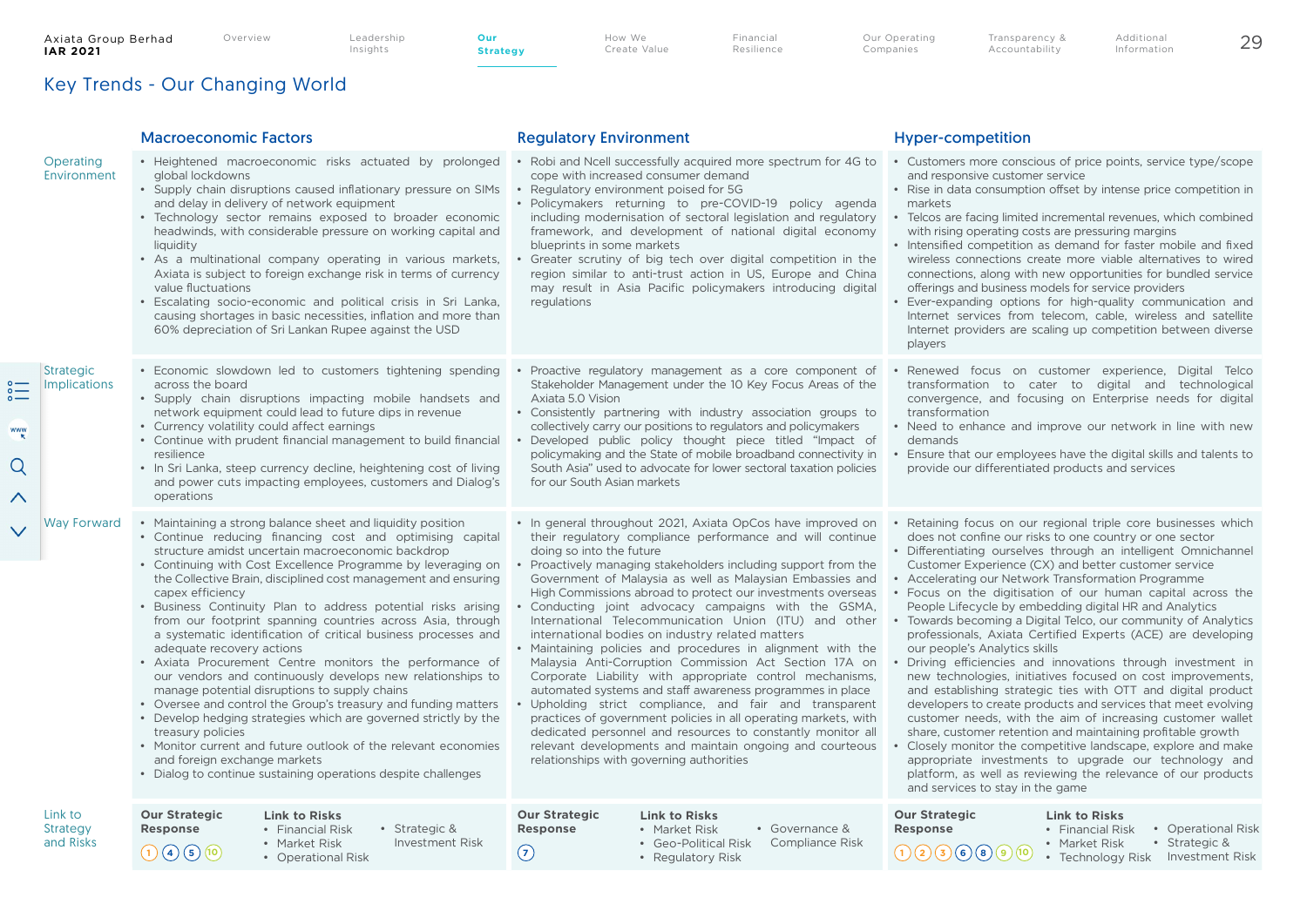Overview Leadership Insights

**Strategy**

How We Create Value Financial Resilience Additional Information

## Considering What Matters

Considering our material matters enables Axiata to gain a deeper understanding of how our internal and external stakeholders perceive and respond to the key sustainability issues that we face, and identify those that potentially have the most positive or negative impacts on our efforts to create value for both our business and our stakeholders. We conduct our materiality assessment once every two years, or when there is a significant change in our business or operating environment, with the last one led by an independent consultant in 2020. In 2021, Group Sustainability conducted an internal annual review of our material matters to ensure its continued relevance to the Group. The internal review reaffirmed that there were no changes to the material matters and its prioritisation from 2020.

We approach our material matters by grouping them into our Next Generation Digital Champion, Environmental, Social and Governance (ESG) Pillars. Our approach gives us better insights into how our material matters are linked to ESG factors that are important to our business, and affect our ability to execute our strategy towards achieving the Axiata 5.0 Vision. This has enabled us to embed sustainability factors into our business model, strategy, assessment of risks and opportunities, as well as our business operations, thus strengthening integrated thinking throughout the Group.

### **Our Materiality Assessment Methodology**

Guided by Bursa Malaysia's Sustainability Reporting Guidelines and Toolkits as well as the Global Reporting Initiative (GRI) Standards, we employed the following process in assessing our material matters:

 $rac{1}{20}$ 

www

 $\Omega$ 

 $\wedge$ 

 $\checkmark$ 

• Reviewed and updated our material sustainability matters in response to changes in our business landscape, risk environment, internal policies, KPIs, emerging local and global sustainability trends, regulatory developments and stakeholder opinions

### Stakeholder Engagement

- Conducted a structured stakeholder prioritisation exercise
- Identified the influence and dependence of key stakeholders
- Obtained prioritised stakeholders feedback on sustainability matters

#### Sustainability Impact **Assessment**

• Conducted workshops within the Group to further prioritise sustainability matters from the business perspective

### **Our Material Matters**

Anchored on our aspiration to be The Next Generation Digital Champion by 2024, we ensure the way we operate integrates ESG elements. This structure guides our value creation disclosures and narrative for our stakeholders on how we are Advancing Asia.

Transparency & Accountability

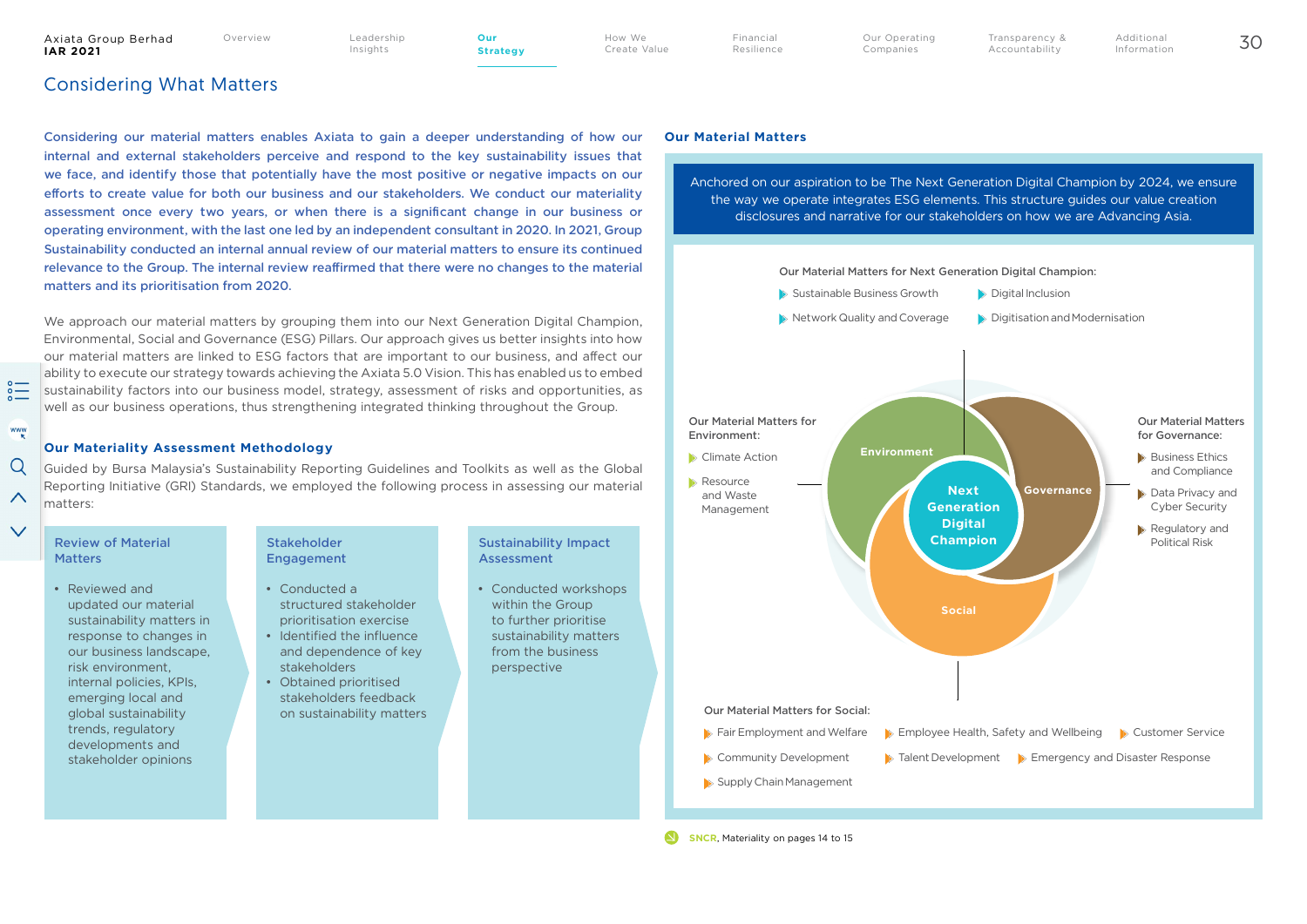**Strategy**

How We Create Value Financial Resilience Our Operating Companies

Transparency & Accountability Additional Information

## Stakeholders Engagement

Axiata's commitment to create long-term value for our ecosystem of stakeholders throughout our regional footprint in ASEAN and South Asia takes into account the feedback we receive from our continuous engagements with our stakeholders which are conducted through multiple channels. The table below provides highlights of engagement activities and outcomes in 2020.

|                                                              |                                                                                                                                                                                                                                                                     | Customers                                                                                                                                                                                                                                                                                                                                                                           | <b>Regulators and Government</b>                                                                                                                                                                                                                                                                                                                                                                                                                                                                             | ଟ ବ<br><b>Shareholders</b>                                                                                                                                                                                                                                                                                               | <b>Employees</b>                                                                                                                                                                                                                                                                  |
|--------------------------------------------------------------|---------------------------------------------------------------------------------------------------------------------------------------------------------------------------------------------------------------------------------------------------------------------|-------------------------------------------------------------------------------------------------------------------------------------------------------------------------------------------------------------------------------------------------------------------------------------------------------------------------------------------------------------------------------------|--------------------------------------------------------------------------------------------------------------------------------------------------------------------------------------------------------------------------------------------------------------------------------------------------------------------------------------------------------------------------------------------------------------------------------------------------------------------------------------------------------------|--------------------------------------------------------------------------------------------------------------------------------------------------------------------------------------------------------------------------------------------------------------------------------------------------------------------------|-----------------------------------------------------------------------------------------------------------------------------------------------------------------------------------------------------------------------------------------------------------------------------------|
|                                                              | Why They Are<br>Important                                                                                                                                                                                                                                           | We value each of our customers and<br>the experience that they have on our<br>network, and the impact of our solutions<br>and services. We are committed to<br>delivering optimum performance to meet<br>our customers' expectations and improve<br>user experience.                                                                                                                | Our regulators and authorities specify<br>the national laws and regulations that<br>determine the licence and scope of<br>our activities in our respective markets<br>operation. They provide our OpCos<br>access to operating licences, and impose<br>regulatory measures which have potential<br>cost implications for the Group.                                                                                                                                                                          | As owners of Axiata, shareholders provide<br>us with the financial capital needed to<br>sustain our growth. They are entitled to<br>receive a return on their investment and<br>be apprised of developments in the Group.                                                                                                | Our innovative and diverse workforce<br>is essential to delivering the best digital<br>experience for our customers. We drive<br>a culture of high performance and<br>accountability that attracts, develops,<br>and retains the best talent to deliver our<br>business strategy. |
| $\overset{\circ}{=}$<br><b>WWW</b><br>Q<br>∧<br>$\checkmark$ | <b>How We Engage</b><br>We undertake a range of surveys across<br>our markets to understand customer<br>satisfaction levels and expectations.<br>Scores are benchmarked against our<br>peers, and the data analyses, among<br>others, drive operational excellence. |                                                                                                                                                                                                                                                                                                                                                                                     | We proactively engage with country<br>regulators and authorities through industry<br>meetings, thought leadership platforms,<br>and capacity building workshops to<br>support and enable the digital ecosystem.                                                                                                                                                                                                                                                                                              | We conduct an Annual General Meeting to<br>meet and be accountable to shareholders.<br>We also organise regular investor<br>roadshows and analyst meetings to<br>engage shareholders on current corporate<br>developments.                                                                                               | Axiata conducts an annual Employee<br>Engagement Survey, regular Townhalls<br>and a range of digital platforms to stay<br>engaged with employees across the<br>Group.                                                                                                             |
|                                                              | <b>Matters Raised</b>                                                                                                                                                                                                                                               | • Network quality and availability<br>• Improving customer experience<br>• Price of packages, products and<br>service differentiation                                                                                                                                                                                                                                               | • Spectrum allocations and licensing fees<br>· Taxation and industry long-term<br>sustainability<br>• Compliance with regulations and<br>customer service standards<br>• Information<br>security<br>data<br>and<br>protection<br>• IR 4.0 and digitalisation towards the<br>Digital Economy<br>• Developing local digital talents and<br>national talent pipelines<br>• Integration of Environmental, Social<br>and Governance (ESG) matters into<br>the business operations, particularly<br>climate change | • Financial performance<br>• Long-term business strategy<br>• Board composition<br>• ESG strategy and performance, which<br>includes management of climate-related<br>risks<br>• Share price performance and outlook<br>• Support of<br>the United<br><b>Nations</b><br>Sustainable<br>Goals<br>Development<br>(UN SDGs) | • Long-term business<br>strategy and<br>performance<br>• Career and<br>talent<br>development<br>opportunities<br>• Work-life balance and employee<br>wellbeing support which has heightened<br>during pandemic<br>• Pay and remuneration<br>• Diversity and inclusivity           |
|                                                              | Axiata's<br>Response<br>and Results                                                                                                                                                                                                                                 | • Be the lowest cost producer relative to<br>our customer promise<br>• Drive operational excellence in relation<br>to customer expectations<br>• Creating digital lifestyle products and<br>self-service customer care solutions<br>· Support during the pandemic for<br>customers - for remote assistance on<br>products, product deals and packages,<br>and reliable connectivity | • Investing in the development of local<br>telecommunication infrastructure<br>• Contributing directly and indirectly<br>to the development of the local and<br>regional digital economy<br>• Supporting digital innovation funds to<br>drive the development of local and<br>regional digital ecosystems<br>· Deploying world-class cyber security<br>and data privacy practices                                                                                                                            | • Transparency in corporate reporting and<br>disclosures through multiple platforms,<br>and sharing of these reports for wider<br>public awareness<br>· Briefings and engagements<br>with<br>shareholders on emerging topics in the<br>industry and national landscape                                                   | • Providing job opportunities to local<br>citizens<br>• Group and OpCo Talent Development<br>programmes<br>• Transforming towards a Modern, Agile<br>and Digital (M.A.D.) organisation                                                                                            |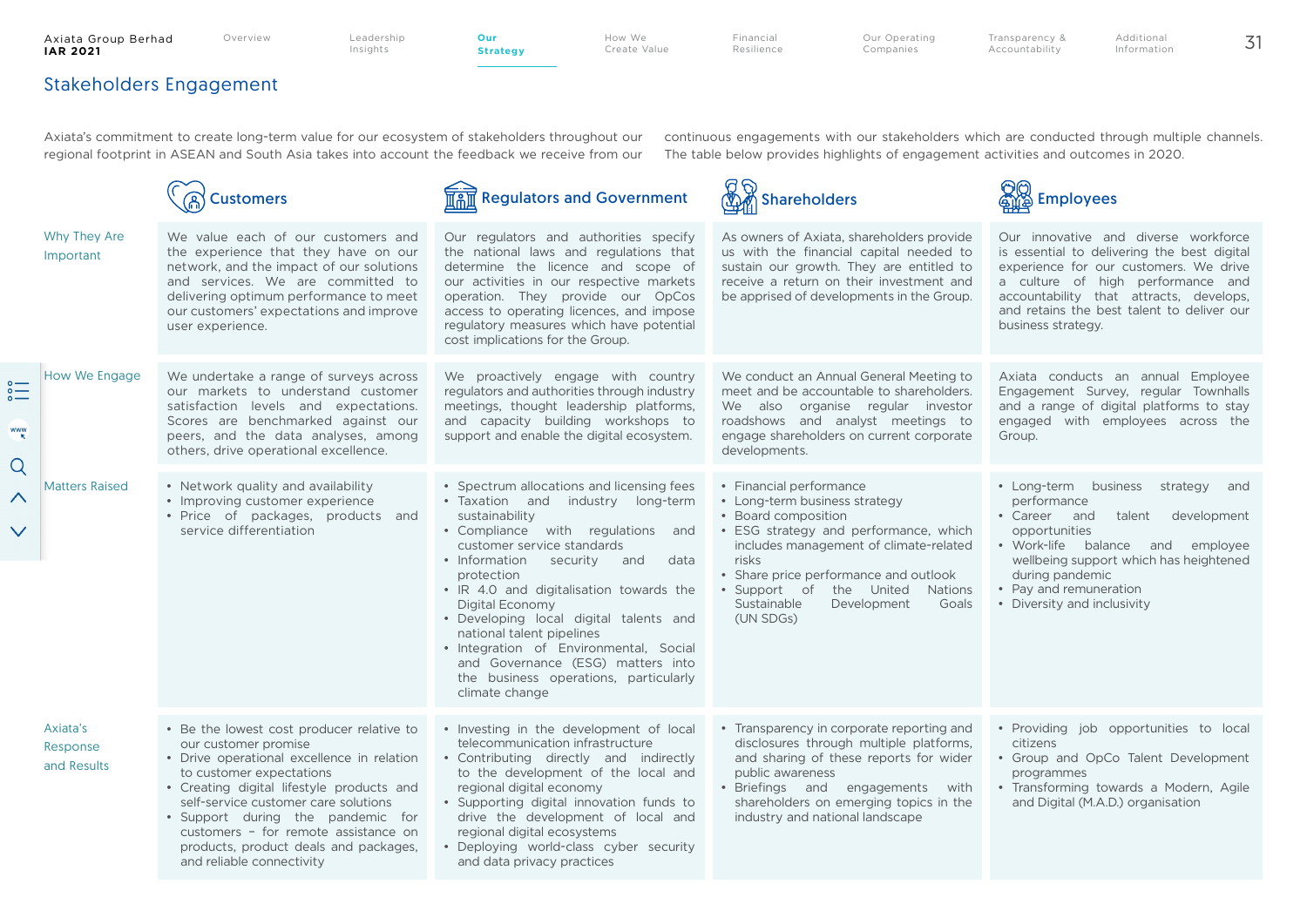#### Axiata Group Berhad<br>IAR 2021 **IAR 2021** 32 **Our**

Stakeholders Engagement

Overview Leadership Insights

**Strategy**

How We Create Value Financial Resilience Our Operating Companies

Additional Information

Transparency & Accountability

#### $\left(\frac{4}{3}\right)$  Media  $\left(\frac{1}{3}\right)$  Suppliers Why They Are We are present in a diverse and fast The media provides a platform to Important developing economic region. We communicate with our key stakeholders recognise that strong community and local communities. Media channels participation and engagement is allow us to promote new products and needed as part of our social licence to services, corporate announcements and operate. thought leadership. How We Engage Building relationships with the We engage with the media through community through partnerships with interviews, press releases, conferences local NGOs to foster digital inclusion and other engagement activities. initiatives, corporate responsibility programmes and needs assessment of local stakeholders. We communicate www our initiatives through digital and print media. Q Matters Raised • Support of the UN SDGs • Corporate developments • Building capacity of future leaders • Financial and market performance Conduct  $\checkmark$ • Pre- and post-disaster assistance • Industry trend and issues • Addressing local social needs • Technology breakthroughs • National policy matters • Developments in digital connectivity and of the wider digital ecosystem for society at large during the pandemic Axiata's • Digital and Financial Inclusion initiatives • Providing regular performance, covering aspects of digital skills, and network and Mergers and Acquisitions Response digital connectivity and inclusivity updates and Results

Our suppliers provide us business critical products and services that enable us to drive our business strategy. We work in partnership to deliver best value for our operations as well as develop their capabilities and capacity. We conduct engagements with key suppliers to understand solutions and services that can drive operational excellence. We recognise outstanding suppliers through the Biennial Axiata Supplier Awards, and address opportunities for improvement during performance management and the Annual Supplier Forum. • Performance against Supplier Code of • Emerging corporate developments and understanding the long-term strategy • Opportunities for vendor development • Supplier support and continuity of services during pandemic • Disaster Management and Response initiatives • Developing national talent towards becoming future leaders • Established Digital Innovation Funds in three countries to spur innovation and local entrepreneurship • Implementation of the Axiata 5.0 Vision to advance our digital footprint • Sourcing local vendors • Supporting the Bumiputera Empowerment Agenda in Malaysia to build local, regional and global champions • Verticalisation of procurement services across the Group to provide scale • Supporting local direct and indirect employment through our supply chain • Value chain discussions for telco industry to operate during pandemic as an essential infrastructure service **Background** and sustainability performance. that can future proof companies. The Issue environmental impacts Our Response member of CAN.



### **An Illustrative Case Study of Our Industry Engagements in 2021: CEO Action Network (CAN) Malaysia**

Established in 2020, CAN is a closed-door coalition of peer-to-peer business leaders comprising CEOs and Board members of major companies in Malaysia. CAN aspires to catalyse the integration of ESG into business models to create an ecosystem for sustainable businesses and sustainable development. It is following through on this through a dedicated Working Group, Workstreams and members actively driving initiatives addressing three focus areas of advocacy, capacity building

In 2020, Axiata Group became one of the 54 members of CAN and have been actively participating in the Policy Advocacy Workstream. We are also engaging with various stakeholders including our supply chain, regulators and policy makers, the government, and our cross-sectoral peers to share industry best practices and strategies

- The Climate Change agenda requires urgent action through an 'All of Government and Whole of Society' multiple stakeholder approach to effectively mitigate and limit
- With almost 70% of ESG impacts arising from businesses' supply chains, it is necessary to elevate SMEs' awareness and focus on the importance of ESG factors to reduce risks and obtain their support to achieve targets

In September 2021, Axiata joined CAN members to publicly pledge to 14 Collective Commitments covering the three categories of environment, people and governance. We have committed to achieving our goals by 2023 or within three years of becoming a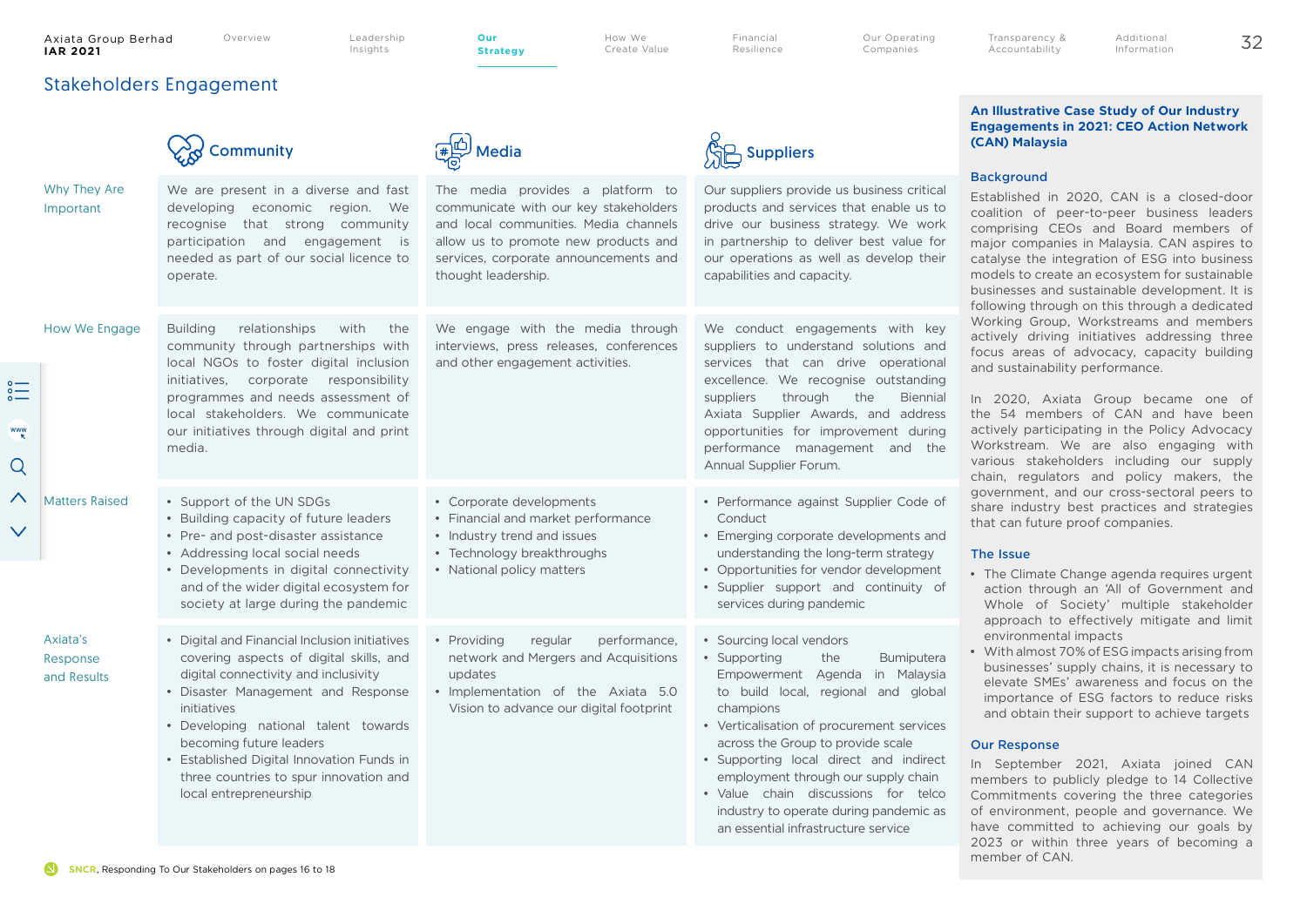How We Create Value Financial **Resilience**  Our Operating Companies

# Our Risks Linked To Strategy

|                                                  |                                                              | <b>Financial Risk</b>                                                                                                                                                                                                                                                                                                                                                                                                                                                                                                                                                                                                                                                                                                                                                                                                                                                                  | Risk Level: O | <b>Market Risk</b>                                                                                                                                                                                                                                                                                                                                                                                      | Risk Level: O | <b>People Risk</b>                                                                                                                                                                                                                                                                                                                                                                                                                                                   | Risk Level: O |
|--------------------------------------------------|--------------------------------------------------------------|----------------------------------------------------------------------------------------------------------------------------------------------------------------------------------------------------------------------------------------------------------------------------------------------------------------------------------------------------------------------------------------------------------------------------------------------------------------------------------------------------------------------------------------------------------------------------------------------------------------------------------------------------------------------------------------------------------------------------------------------------------------------------------------------------------------------------------------------------------------------------------------|---------------|---------------------------------------------------------------------------------------------------------------------------------------------------------------------------------------------------------------------------------------------------------------------------------------------------------------------------------------------------------------------------------------------------------|---------------|----------------------------------------------------------------------------------------------------------------------------------------------------------------------------------------------------------------------------------------------------------------------------------------------------------------------------------------------------------------------------------------------------------------------------------------------------------------------|---------------|
|                                                  | <b>Risk Category</b>                                         | <b>Financial Risk</b>                                                                                                                                                                                                                                                                                                                                                                                                                                                                                                                                                                                                                                                                                                                                                                                                                                                                  |               | <b>Strategic Risk</b>                                                                                                                                                                                                                                                                                                                                                                                   |               | <b>Operational Risk</b>                                                                                                                                                                                                                                                                                                                                                                                                                                              |               |
|                                                  | <b>Risk Movement</b>                                         | Increased in 2022                                                                                                                                                                                                                                                                                                                                                                                                                                                                                                                                                                                                                                                                                                                                                                                                                                                                      |               | Unchanged                                                                                                                                                                                                                                                                                                                                                                                               |               | Unchanged                                                                                                                                                                                                                                                                                                                                                                                                                                                            |               |
|                                                  | Context                                                      | • Exposure to foreign exchange (forex) currency volatilities across 11<br>markets of operation, specifically the socio-economic and political crisis<br>in Sri Lanka<br>• Exposure to funding and cashflow constraints in anticipation of Merger<br>and Acquisition (M&A) activities, as a result of limited balance sheet<br>headroom<br>• Challenging COVID-19 operating environment could cause difficulties in<br>meeting financial targets                                                                                                                                                                                                                                                                                                                                                                                                                                        |               | • Operating in emerging markets with challenging<br>macroeconomic and geopolitics<br>• Fragmented market structures and high infrastructure<br>costs<br>Rapidly advancing IR 4.0 and telco technologies                                                                                                                                                                                                 |               | • Increasing demand for digital and compliance-based<br>talents<br>• Loss of key talents remains a pressing concern<br>• Health and safety of all employees are a key priority,<br>largely due to COVID-19                                                                                                                                                                                                                                                           |               |
|                                                  | Impact                                                       | • High risk impact<br>• Inability to pay shareholder dividends, ensure sustainable growth and<br>continue as an ongoing business concern                                                                                                                                                                                                                                                                                                                                                                                                                                                                                                                                                                                                                                                                                                                                               |               | • High risk impact<br>• Failure to meet financial targets will affect profitability<br>and competitive ability, with greater cost leakages                                                                                                                                                                                                                                                              |               | • High risk impact<br>• Business disruption                                                                                                                                                                                                                                                                                                                                                                                                                          |               |
| $rac{1}{\circ}$<br>www<br>Q<br>∧<br>$\checkmark$ | Mitigating<br><b>Actions and</b><br>Opportunities<br>Arising | <b>Risk Owners: Axiata Treasury Management Centre</b><br>• Closely monitoring forex movements and formulates hedging strategies<br>to minimise exposure on foreign loans<br>• Monitoring Gross Debt/EBITDA level to ensure it is within the set threshold<br>• Revisiting investment/funding plans, reviewing product plans, monitoring<br>OpCo dividend policy and setting financial guardrails<br>• Reviewing business structure to identify business leakages and enhance<br>the business model<br>• Closely monitoring developments in Sri Lanka and impacts on Dialog's<br>business, as well as in Myanmar on edotco's business, where the latter's<br>potential impact to the Group is less than 5% of our net assets<br>• Whilst developments in Ukraine have no direct impacts on our businesses<br>as yet, we are closely tracking the likely indirect impact of the conflict |               | <b>Risk Owners: OpCo CEOs</b><br>• Aggressive M&A, focusing on industry consolidations<br>in targeted markets<br>• Seeking opportunities for telco infrastructure sharing<br>to reduce investment costs<br>• Investing in new technologies for the competitive<br>edge<br>Establishing strategies with digital players to meet<br>evolving customer needs and reap higher revenue<br>yield per customer |               | <b>Risk Owners: Group People Division</b><br>· Active talent hiring agenda and robust talent<br>development programmes<br>• Competitive salary packages benchmarked against<br>peers, attractive performance-based rewards and a<br>positive working environment<br>• Imposing stringent working protocols and SOPs for<br>Work-In-Office and Work-From-Home arrangements<br>to combat COVID-19<br>• Enhancing the AxiataCares programme at Group and<br>OpCo levels |               |
|                                                  | <b>Key Risk</b><br><b>Indicators</b>                         | • Composition of local vs foreign currency borrowings across all OpCos<br>• Gross Debt/EBITDA level<br>• OpCos actual vs budget financial performance                                                                                                                                                                                                                                                                                                                                                                                                                                                                                                                                                                                                                                                                                                                                  |               | • ROIC < WACC<br>• Achievement of cost savings target                                                                                                                                                                                                                                                                                                                                                   |               | • Turnover rate<br>• Employee engagement survey                                                                                                                                                                                                                                                                                                                                                                                                                      |               |
|                                                  | Changes for<br>2021                                          | • Strengthened the monitoring of internal processes and governance<br>• Reviewed business plans to maximise business outputs/profitability<br>whilst enhancing business cost optimisation initiatives                                                                                                                                                                                                                                                                                                                                                                                                                                                                                                                                                                                                                                                                                  |               | • Improved ways of doing business<br>· Strategic move towards digitisation and digital<br>markets                                                                                                                                                                                                                                                                                                       |               | • Improved employee wellbeing programme<br>• Tightened SOPs and daily tracking of employees'<br>health declaration<br>• Enhanced AxiataCares programme                                                                                                                                                                                                                                                                                                               |               |
|                                                  | Link to                                                      | <b>Our Strategic Response</b>                                                                                                                                                                                                                                                                                                                                                                                                                                                                                                                                                                                                                                                                                                                                                                                                                                                          |               | <b>Our Strategic Response</b>                                                                                                                                                                                                                                                                                                                                                                           |               | <b>Our Strategic Response</b>                                                                                                                                                                                                                                                                                                                                                                                                                                        |               |
|                                                  | <b>Strategy</b><br>and Material                              | $\bigodot (2) \bigodot (3)$                                                                                                                                                                                                                                                                                                                                                                                                                                                                                                                                                                                                                                                                                                                                                                                                                                                            |               | 23009                                                                                                                                                                                                                                                                                                                                                                                                   |               | $\bigcirc \bigcirc \bigcirc \bigcirc \bigcirc \bigcirc$                                                                                                                                                                                                                                                                                                                                                                                                              |               |
|                                                  | <b>Matters</b>                                               | <b>Link to Material Matters</b><br>• Sustainable Business Growth<br>• Emergency Disaster and Response                                                                                                                                                                                                                                                                                                                                                                                                                                                                                                                                                                                                                                                                                                                                                                                  |               | <b>Link to Material Matters</b><br>• Network Quality and Coverage<br>• Customer Service<br>• Data Privacy<br>• Digital Inclusion<br>• Sustainable Business Growth<br>• Business Ethics and Compliance<br>• Regulatory and Political Risk                                                                                                                                                                |               | <b>Link to Material Matters</b><br>• Talent Development<br>• Fair Employment and Welfare<br>• Employee Health, Safety and Wellbeing                                                                                                                                                                                                                                                                                                                                  |               |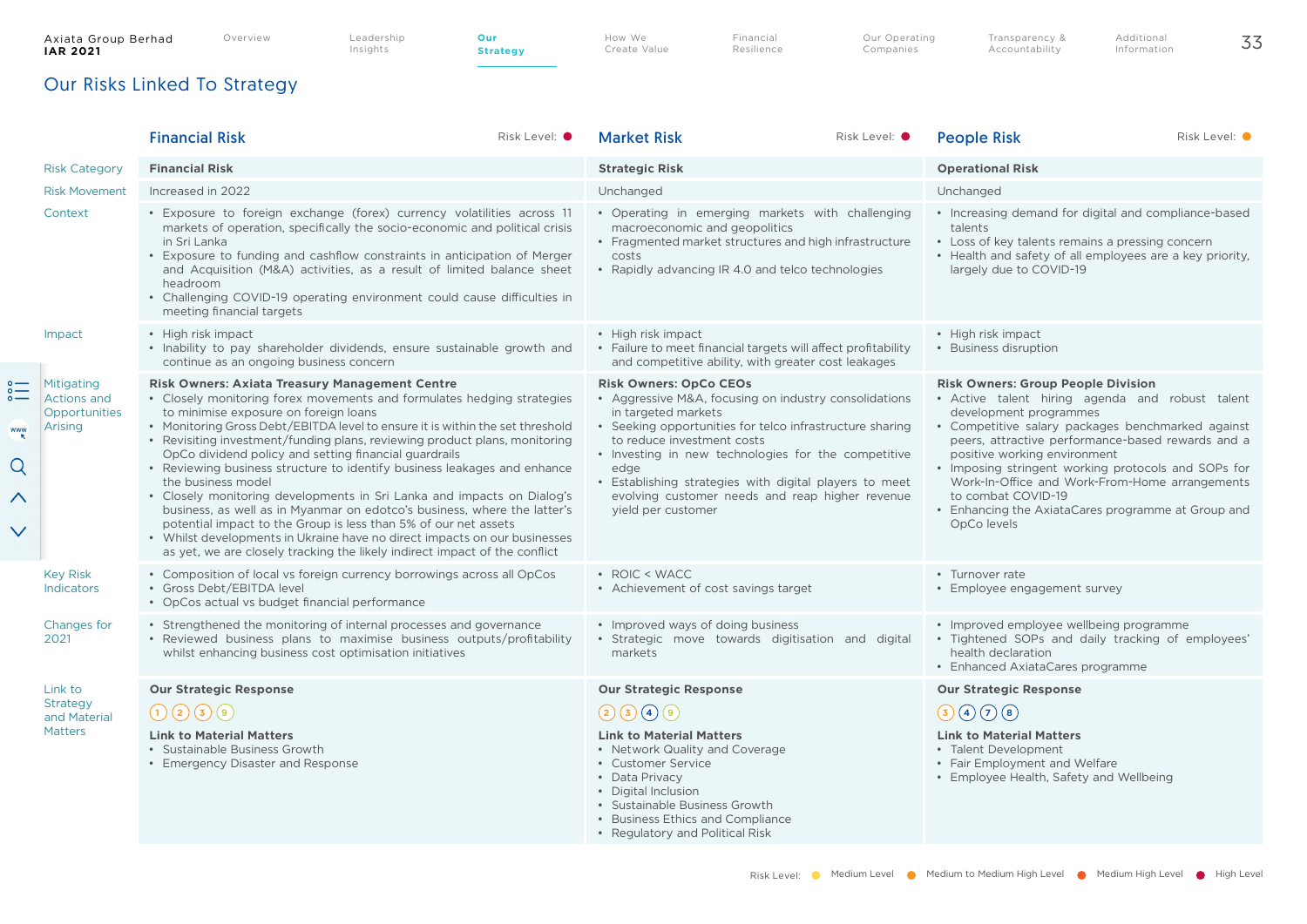**Strategy**

How We Create Value Financial **Resilience**  Our Operating Companies

Additional Information

## Our Risks Linked To Strategy

|                                                         |                                                       | Risk Level: $\bullet$<br><b>Geo-Political Risk</b>                                                                                                                                                                                                                                                                                                                                                                             | Risk Level: <sup>O</sup><br><b>Strategic and Investment Risk</b>                                                                                                                                                                                                                                                                                                                                                                                                                                                                                                                                         | Risk Level: O<br><b>Technology Risk</b>                                                                                                                                                                                                                                                                                                                                                                                                                                                                                                                                                                                                                                          |
|---------------------------------------------------------|-------------------------------------------------------|--------------------------------------------------------------------------------------------------------------------------------------------------------------------------------------------------------------------------------------------------------------------------------------------------------------------------------------------------------------------------------------------------------------------------------|----------------------------------------------------------------------------------------------------------------------------------------------------------------------------------------------------------------------------------------------------------------------------------------------------------------------------------------------------------------------------------------------------------------------------------------------------------------------------------------------------------------------------------------------------------------------------------------------------------|----------------------------------------------------------------------------------------------------------------------------------------------------------------------------------------------------------------------------------------------------------------------------------------------------------------------------------------------------------------------------------------------------------------------------------------------------------------------------------------------------------------------------------------------------------------------------------------------------------------------------------------------------------------------------------|
|                                                         | <b>Risk Category</b>                                  | <b>Strategic Risk</b>                                                                                                                                                                                                                                                                                                                                                                                                          | <b>Strategic Risk</b>                                                                                                                                                                                                                                                                                                                                                                                                                                                                                                                                                                                    | <b>Operational Risk</b>                                                                                                                                                                                                                                                                                                                                                                                                                                                                                                                                                                                                                                                          |
|                                                         | <b>Risk Movement</b>                                  | Unchanged                                                                                                                                                                                                                                                                                                                                                                                                                      | Unchanged                                                                                                                                                                                                                                                                                                                                                                                                                                                                                                                                                                                                | Unchanged                                                                                                                                                                                                                                                                                                                                                                                                                                                                                                                                                                                                                                                                        |
|                                                         | Context                                               | • Political instabilities, civil unrest and other social tensions<br>• Adverse regulatory changes and uncertainty in policy<br>making                                                                                                                                                                                                                                                                                          | · Industry restructuring and rationalisation via market<br>convergence and consolidation<br>• Challenges and investment cost of growing the digital and<br><b>Enterprise business</b>                                                                                                                                                                                                                                                                                                                                                                                                                    | • Continuous investments in new technologies, upgrades and<br>equipment<br>· Rapid technological advances may result in premature<br>obsolescence of key technology and equipment before<br>their end life cycle                                                                                                                                                                                                                                                                                                                                                                                                                                                                 |
|                                                         | Impact                                                | • High risk impact<br>• Disruption of business operations, with negative market<br>sentiment eroding investor confidence in the longer term                                                                                                                                                                                                                                                                                    | • High risk impact<br>· Sustainable business growth                                                                                                                                                                                                                                                                                                                                                                                                                                                                                                                                                      | • High risk impact<br>• Business disruption                                                                                                                                                                                                                                                                                                                                                                                                                                                                                                                                                                                                                                      |
| $\sum_{\circ}$<br><b>WWW</b><br>Q<br>$\curvearrowright$ | Mitigating<br>Actions and<br>Opportunities<br>Arising | <b>Risk Owners: OpCo Management, Group Regulatory</b><br>• Closely collaborate with OpCos to track market geo-political<br>developments, and tap into their local expertise, familiarity<br>and connections to assess changing scenarios<br>• Maintain a neutral stance and foster healthy government<br>relations across all markets<br>• Contribute to national socio-economic development through<br>various CSR programmes | Risk Owners: Mergers and Acquisitions Committee,<br><b>Group Corporate Development</b><br>• Active M&A activities balanced by robust due diligence<br>to evaluate, manage and anticipate potential risks and<br>challenges<br>• Post-acquisition transitional teams to ensure alignment and<br>adoption of Axiata's organisational, operational and cultural<br>values<br>• Seeking out opportunities for infrastructure sharing to<br>manage cost whilst maintaining strategic alliances<br>• Closely monitoring the market landscape to anticipate<br>other developments that may heighten competition | <b>Risk Owners: Group Technology</b><br>• Constantly reviewing and refreshing our technology to<br>remain relevant whilst maintaining financial prudence<br>• Future proofing is a critical criterion in network equipment<br>selection and built into the procurement process<br>• Increasing digitisation and automation efforts to ensure<br>optimum technology utilisation<br>· Proactively conducting studies on technological<br>advancements, especially in 5G, while charting future<br>network strategy<br>• Monitoring the implementation of various systems and<br>applications across all divisions and seeking out opportunities<br>for consolidation and synergies |
| $\vee$                                                  | <b>Key Risk</b><br><b>Indicators</b>                  | • General elections and key geo-political events that may give<br>rise to political instability and civil unrest                                                                                                                                                                                                                                                                                                               | • ROIC < WACC                                                                                                                                                                                                                                                                                                                                                                                                                                                                                                                                                                                            | • ROIC < WACC<br>• Digitisation and automation across all functions                                                                                                                                                                                                                                                                                                                                                                                                                                                                                                                                                                                                              |
|                                                         | Changes for<br>2021                                   | • Improved monitoring processes of key geopolitical events,<br>and anticipating emerging risks                                                                                                                                                                                                                                                                                                                                 | . Improved due diligence exercise with the increased<br>importance of non-quantitative factors, especially<br>anti-bribery and anti-corruption compliance and due<br>diligence                                                                                                                                                                                                                                                                                                                                                                                                                           | • Improved processes and internal control                                                                                                                                                                                                                                                                                                                                                                                                                                                                                                                                                                                                                                        |
|                                                         | Link to                                               | <b>Our Strategic Response</b>                                                                                                                                                                                                                                                                                                                                                                                                  | <b>Our Strategic Response</b>                                                                                                                                                                                                                                                                                                                                                                                                                                                                                                                                                                            | <b>Our Strategic Response</b>                                                                                                                                                                                                                                                                                                                                                                                                                                                                                                                                                                                                                                                    |
|                                                         | Strategy<br>and Material                              | $\bigodot$ (3) $\bigodot$ (8)                                                                                                                                                                                                                                                                                                                                                                                                  | (1)(3)(6)(7)(8)(9)(10)                                                                                                                                                                                                                                                                                                                                                                                                                                                                                                                                                                                   | 230056                                                                                                                                                                                                                                                                                                                                                                                                                                                                                                                                                                                                                                                                           |
|                                                         | <b>Matters</b>                                        | <b>Link to Material Matters</b><br>• Sustainable Business Growth<br>• Business Ethics and Compliance<br>• Talent Development<br>• Fair Employment and Welfare<br>• Regulatory and Political Risk<br>• Community Development                                                                                                                                                                                                    | <b>Link to Material Matters</b><br>• Network Quality and Coverage<br>• Customer Service<br>• Digital Inclusion<br>• Sustainable Business Growth<br>• Digitisation and Modernisation<br>• Talent Development<br>• Supply Chain Management                                                                                                                                                                                                                                                                                                                                                                 | <b>Link to Material Matters</b><br>• Network Quality and Coverage<br>• Digital Inclusion<br>• Digitisation and Modernisation<br>• Supply Chain Management<br>• Community Development                                                                                                                                                                                                                                                                                                                                                                                                                                                                                             |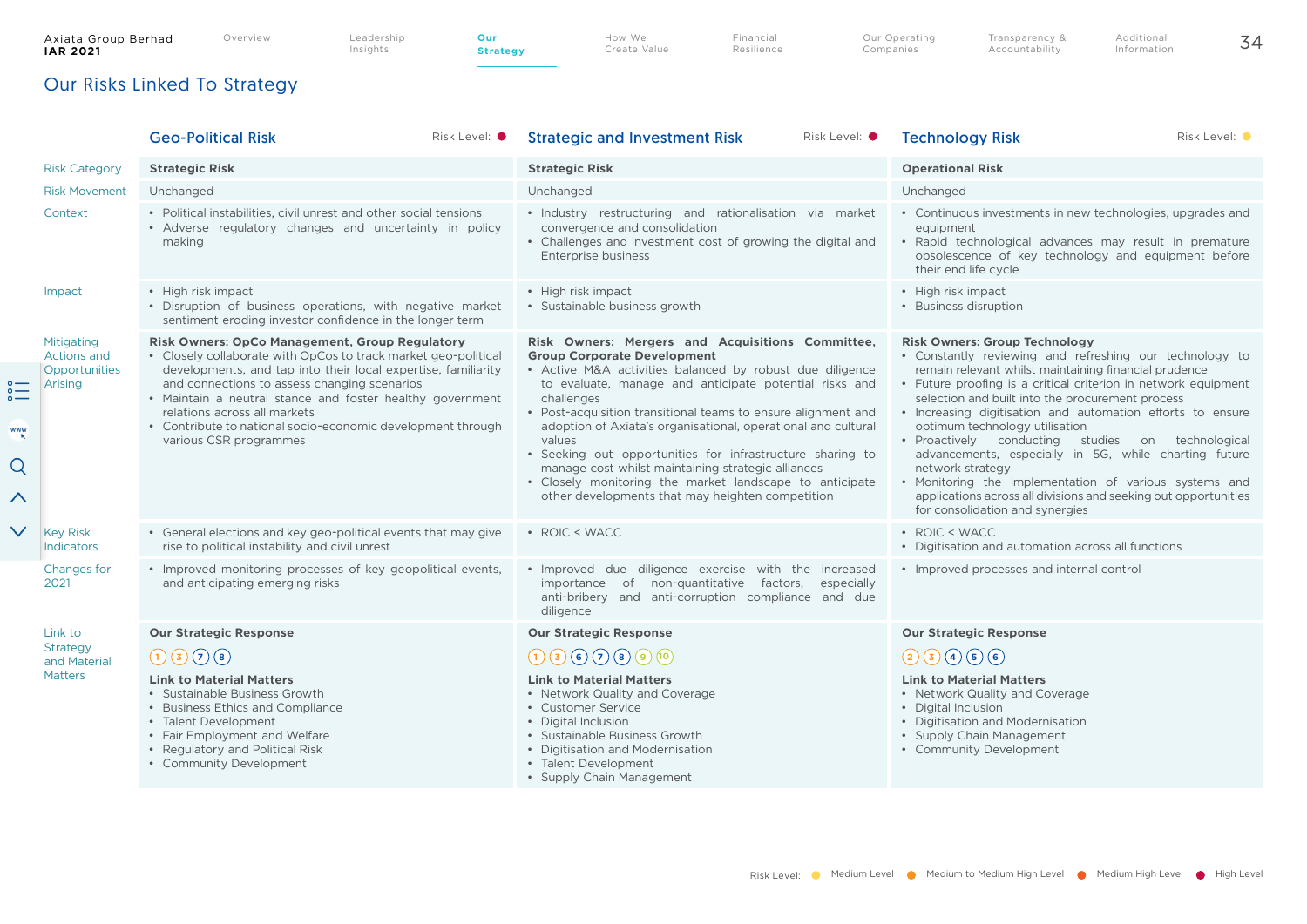**Strategy**

Transparency & Accountability

## Our Risks Linked To Strategy

|                                                                                                                                    | <b>Regulatory Risk</b>                                                                                                                                                                                                                                                                                                                                                                                                                                                                                                                                                                                                                                                                       | Risk Level: $\bullet$ | <b>Cyber and Data Privacy Risk</b>                                                                                                                                                                                                                                                                                                                                                                                                                                                                                                                                                                                                                                                                                                                                                                                                                                                                                                                                                                                                                                      | Risk Level: O |
|------------------------------------------------------------------------------------------------------------------------------------|----------------------------------------------------------------------------------------------------------------------------------------------------------------------------------------------------------------------------------------------------------------------------------------------------------------------------------------------------------------------------------------------------------------------------------------------------------------------------------------------------------------------------------------------------------------------------------------------------------------------------------------------------------------------------------------------|-----------------------|-------------------------------------------------------------------------------------------------------------------------------------------------------------------------------------------------------------------------------------------------------------------------------------------------------------------------------------------------------------------------------------------------------------------------------------------------------------------------------------------------------------------------------------------------------------------------------------------------------------------------------------------------------------------------------------------------------------------------------------------------------------------------------------------------------------------------------------------------------------------------------------------------------------------------------------------------------------------------------------------------------------------------------------------------------------------------|---------------|
| <b>Risk Category</b>                                                                                                               | <b>Compliance Risk</b>                                                                                                                                                                                                                                                                                                                                                                                                                                                                                                                                                                                                                                                                       |                       | <b>Operational Risk</b>                                                                                                                                                                                                                                                                                                                                                                                                                                                                                                                                                                                                                                                                                                                                                                                                                                                                                                                                                                                                                                                 |               |
| <b>Risk Movement</b>                                                                                                               | Unchanged                                                                                                                                                                                                                                                                                                                                                                                                                                                                                                                                                                                                                                                                                    |                       | Unchanged                                                                                                                                                                                                                                                                                                                                                                                                                                                                                                                                                                                                                                                                                                                                                                                                                                                                                                                                                                                                                                                               |               |
| Context                                                                                                                            | • Broad range of telco regulations, depending on market maturity<br>• Potential increase in tax and levies imposed by the relevant regulatory bodies                                                                                                                                                                                                                                                                                                                                                                                                                                                                                                                                         |                       | • Maintaining customer data confidentiality, integrity and system availability<br>• Providing protection against cyber security attacks and data privacy breaches<br>• Inspiring customer confidence, and digital trust and resilience as a competitive differentiator                                                                                                                                                                                                                                                                                                                                                                                                                                                                                                                                                                                                                                                                                                                                                                                                  |               |
| Impact                                                                                                                             | • High risk impact<br>• Policies and regulations could disrupt business operations, impair returns and long-term<br>growth prospects, as well as limit our flexibility to respond to market conditions, competition<br>and new technologies                                                                                                                                                                                                                                                                                                                                                                                                                                                  |                       | • Service interruption resulting in loss of service confidence and market share<br>• Business disruption, and exposure to penalties for breach/leakage of confidential information<br>and non-compliance of regulatory requirements such as the Personal Data Protection Action<br>2010<br>• Compromising customers' confidence may lead to business loss                                                                                                                                                                                                                                                                                                                                                                                                                                                                                                                                                                                                                                                                                                               |               |
| Mitigating<br><b>Actions and</b><br>Opportunities<br>$\sum_{\alpha=0}^{\infty}$<br>Arising<br><b>WWW</b><br>Q<br>∧<br>$\checkmark$ | <b>Risk Owners: Group Regulatory</b><br>• Collaborating with other telco players to present a united voice advocating strict compliance,<br>and fair and transparent policies<br>• Active engagements and dialogues with regulatory and government officials to anticipate<br>emerging regulations, and address and highlight concerns of the telco sector, to advocate<br>sustainable regulatory regimes<br>• Participating in government consultations and industry events, to foster collaboration and<br>knowledge sharing for best industry policies and practices<br>• Dedicated Subject Matter Experts (SMEs) to monitor regulatory compliance at Group level<br>and across all OpCos |                       | <b>Risk Owners: Group Risk and Compliance</b><br>• Maturing cyber security and data privacy across all OpCos against global benchmarks and<br>best practices by adopting and aligning to internationally recognised standards such as the<br>NIST Framework, IAPP <sup>1</sup> / CIPM <sup>2</sup> and CMMI <sup>3</sup> based Privacy Maturity models<br>• Establishing a long-term Data Privacy and Cyber Security Strategy Framework and Roadmap,<br>ensuring alignment and standardisation across all OpCos to meet strategic objectives<br>• Embedding Cyber Security and Data Privacy controls by design across all business facets by<br>incorporating the related standards and requirements in:<br>- Protecting our hardware and software<br>- Improving Training and Awareness<br>- Reducing third-party risk through the Supplier Code of Conduct and improved contract<br>clauses<br>- Periodic automated assessments and remediation to identify gaps<br>• Incorporating Cyber Security and Data Privacy performance metrics into OpCos' KPI<br>scorecards |               |
| <b>Key Risk</b><br>Indicators                                                                                                      | • Regulatory Compliance scorecard<br>• Emerging regulatory requirements and government policies that may impact our business<br>• Record tax hike/pressures and penalties across all OpCos                                                                                                                                                                                                                                                                                                                                                                                                                                                                                                   |                       | • Monitoring cyber-attacks/breach/incidents and their impact on business operations<br>• Maturity level assessment defined in the Cyber Security and Data Privacy scorecard across all<br>OpCos<br>• Measuring the mean time to respond on cyber events and its improvement trends                                                                                                                                                                                                                                                                                                                                                                                                                                                                                                                                                                                                                                                                                                                                                                                      |               |
| Changes for<br>2021                                                                                                                | • Improved regulatory compliance monitoring and insights<br>• More agile responses in adopting and adapting to adverse regulatory changes                                                                                                                                                                                                                                                                                                                                                                                                                                                                                                                                                    |                       | • Expansion of scope of processes and internal controls<br>• Improvements in monitoring use-cases and response plans<br>* Use of automation for improvements in scale, speed and repeatability                                                                                                                                                                                                                                                                                                                                                                                                                                                                                                                                                                                                                                                                                                                                                                                                                                                                          |               |
| Link to<br><b>Strategy</b><br>and Material<br><b>Matters</b>                                                                       | <b>Our Strategic Response</b><br>$\bigcirc$<br><b>Link to Material Matters</b><br>• Network Quality and Coverage<br>• Data Privacy<br>• Digital Inclusion<br>• Sustainable Business Growth<br>• Climate Action<br>• Business Ethics and Compliance<br>• Digitisation and Modernisation<br>• Regulatory and Political Risk<br>• Resource and Waste Management                                                                                                                                                                                                                                                                                                                                 |                       | <b>Our Strategic Response</b><br>23007<br><b>Link to Material Matters</b><br>• Network Quality and Coverage<br>• Customer Service<br>• Data Privacy<br>• Sustainable Business Growth<br>• Business Ethics and Compliance<br>• Regulatory and Political Risk                                                                                                                                                                                                                                                                                                                                                                                                                                                                                                                                                                                                                                                                                                                                                                                                             |               |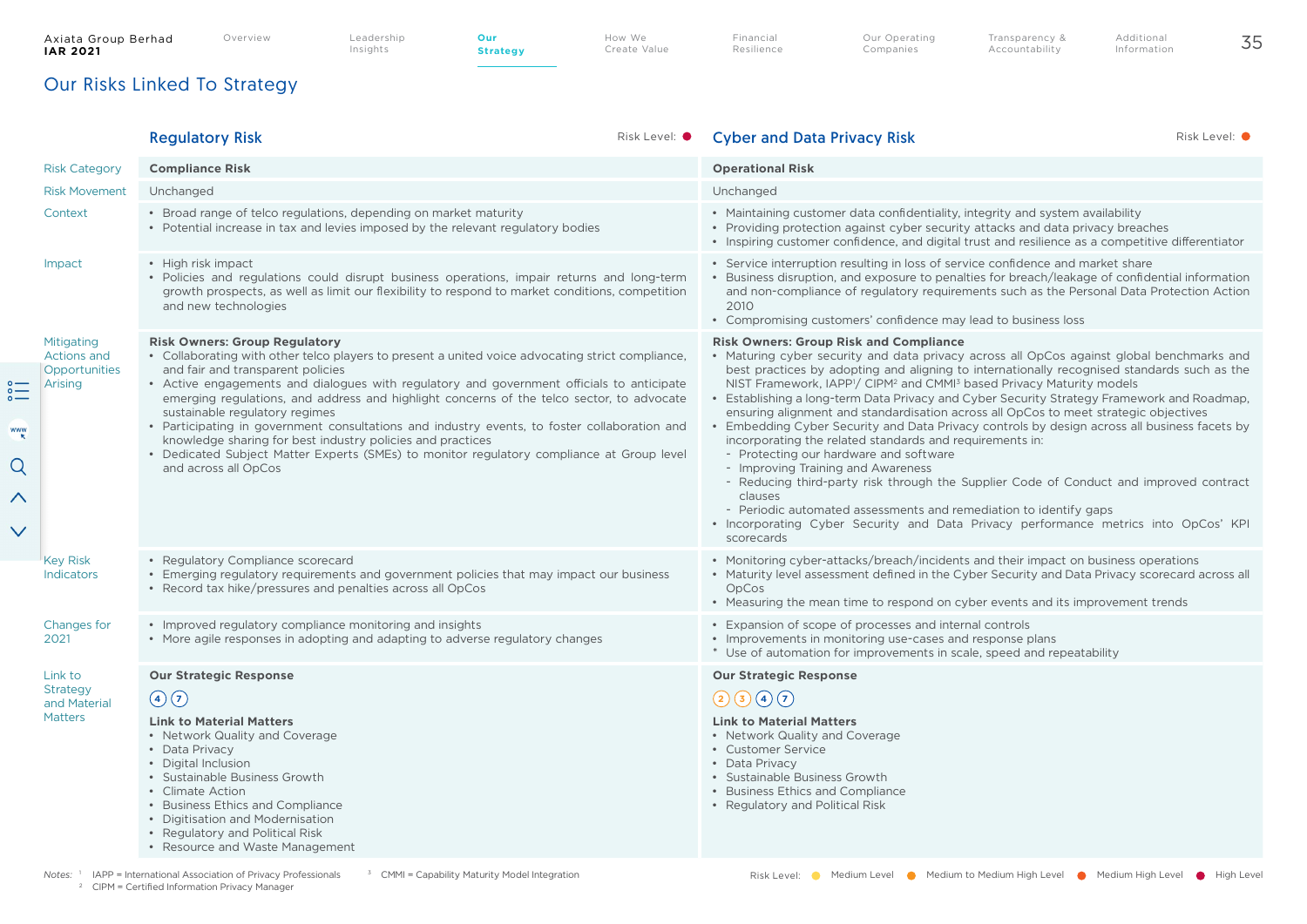$\begin{matrix} 0 \\ 0 \\ 1 \end{matrix}$ 

WWW

 $\Omega$ 

 $\wedge$ 

 $\checkmark$ 

Insights

**Strategy**

How We Create Value Financial Resilience Additional Information

## Our Risks Linked To Strategy

|                                                              | <b>Operational Risk</b>                                                                                                                                                                                                                                                                                                                                                                                                                                                                    | Risk Level: O | <b>Governance Risk</b>                                                                                                                                                                                                                                                                                                                                                                                                                                                                                                                                                                                                                                                                                    | Risk Level: O |
|--------------------------------------------------------------|--------------------------------------------------------------------------------------------------------------------------------------------------------------------------------------------------------------------------------------------------------------------------------------------------------------------------------------------------------------------------------------------------------------------------------------------------------------------------------------------|---------------|-----------------------------------------------------------------------------------------------------------------------------------------------------------------------------------------------------------------------------------------------------------------------------------------------------------------------------------------------------------------------------------------------------------------------------------------------------------------------------------------------------------------------------------------------------------------------------------------------------------------------------------------------------------------------------------------------------------|---------------|
| <b>Risk Category</b>                                         | <b>Operational Risk</b>                                                                                                                                                                                                                                                                                                                                                                                                                                                                    |               | <b>Compliance Risk</b>                                                                                                                                                                                                                                                                                                                                                                                                                                                                                                                                                                                                                                                                                    |               |
| <b>Risk Movement</b>                                         | Unchanged                                                                                                                                                                                                                                                                                                                                                                                                                                                                                  |               | Unchanged                                                                                                                                                                                                                                                                                                                                                                                                                                                                                                                                                                                                                                                                                                 |               |
| Context                                                      | • Complex end-to-end telco business with three distinct<br>business segments of Digital Telcos, Digital Businesses and<br>Infrastructure<br>• Supply chain disruptions due to global lockdowns imposed<br>as a result of the pandemic                                                                                                                                                                                                                                                      |               | · Ensuring high ethical standards and good corporate<br>governance<br>• Section 17A of the MACC <sup>4</sup> Act came into effect in June 2020<br>and has taken centre stage in corporate governance focus<br>• Heightened investor focus on ESG risks                                                                                                                                                                                                                                                                                                                                                                                                                                                    |               |
| Impact                                                       | • High risk impact<br>• Business disruption                                                                                                                                                                                                                                                                                                                                                                                                                                                |               | • High risk impact<br>• Loss of investors' confidence<br>· Potential material penalties in the event of breach/<br>non-compliance with the MACC Act related to ABAC                                                                                                                                                                                                                                                                                                                                                                                                                                                                                                                                       |               |
| Mitigating<br><b>Actions and</b><br>Opportunities<br>Arising | <b>Risk Owners: Group Technology, Group Procurement</b><br>· Monitoring vendor performance, especially for major and<br>high risk vendors<br>• Monitoring supply availability, according to current and<br>future needs<br>• Exploring alternative vendors to reduce dependencies<br>• Establishing clear Business Continuity Management (BCM)<br>plans to address supply chain risks, disruptions, and<br>the business recovery strategy based on multiple crisis<br>simulation scenarios |               | <b>Risk Owners: Group Risk and Compliance, Group People</b><br><b>Division, Group Sustainability</b><br>• Axiata's Code of Conduct guides personnel conducting<br>business for/on behalf of the Group<br>· Implementation of Group-wide Corporate Compliance<br>Programme to build strong governance in conformance<br>to the TRUST principles defined in the MACC Act, and<br>strengthening Axiata's compliance maturity<br>• Establishment of a strong governance structure with the<br>BRCC and the Risk and Compliance Management Committee<br>· Establishing the Sustainability Steering Committee and<br>developing the Sustainability Roadmap ensuring Group-<br>wide efforts towards common goals |               |
| <b>Key Risk</b><br><b>Indicators</b>                         | • Service/supply disruption and business downtime<br>• Performance of major and critical vendors                                                                                                                                                                                                                                                                                                                                                                                           |               | • Non-compliance/breach cases/deviation from Group's<br>governance policy instruments<br>• Bribery and corruption charges that may lead to corporate<br>liability charges<br>• Regulatory fines                                                                                                                                                                                                                                                                                                                                                                                                                                                                                                           |               |
| Changes for<br>2021                                          | • Improved supply chain management strategy<br>• Strengthened monitoring process to specifically manage<br>COVID-19 impacts and government sanctions imposed on<br>identified high risk vendors                                                                                                                                                                                                                                                                                            |               | • Improved the governance structure, process and culture,<br>especially in the area of ABAC compliance                                                                                                                                                                                                                                                                                                                                                                                                                                                                                                                                                                                                    |               |
| Link to                                                      | <b>Our Strategic Response</b>                                                                                                                                                                                                                                                                                                                                                                                                                                                              |               | <b>Our Strategic Response</b>                                                                                                                                                                                                                                                                                                                                                                                                                                                                                                                                                                                                                                                                             |               |
| Strategy<br>and Material                                     | 30000                                                                                                                                                                                                                                                                                                                                                                                                                                                                                      |               | $\bigodot$ (8)<br>(3)                                                                                                                                                                                                                                                                                                                                                                                                                                                                                                                                                                                                                                                                                     |               |
| <b>Matters</b>                                               | <b>Link to Material Matters</b><br>• Network Quality and<br>• Digitisation and<br>Modernisation<br>Coverage<br>• Customer Service<br>• Community Development<br>• Employee Health, Safety<br>• Data Privacy<br>· Digital Inclusion<br>and Wellbeing<br>• Sustainable Business Growth<br>• Emergency Disaster and<br>• Supply Chain Management<br>Response                                                                                                                                  |               | <b>Link to Material Matters</b><br>• Data Privacy<br>• Sustainable Business Growth<br>• Climate Action<br>• Business Ethics and Compliance<br>• Regulatory and Political Risk<br>• Resource and Waste Management                                                                                                                                                                                                                                                                                                                                                                                                                                                                                          |               |

#### **An Illustrative Case Study on How We Identified and Mitigated against Anti-Bribery and Anti-Corruption (ABAC) Risks**

Transparency & Accountability

#### The Issue

Following the introduction of Section 17A of the Malaysian Anti-Corruption Commission (Amendment) Act 2018 that came into effect in June 2020, there was a need to review and monitor the Gifts, Donations and Sponsorships (GDS) transactions across Axiata Group. To strengthen governance, the GDS Policy and GDS Committee were introduced in June 2020. However, the manual review process, document record-keeping and approval poses a risk of human error, inconsistencies of record-keeping and operational inefficiencies.

#### Our Mitigation Plan

To mitigate these risks, we rolled out a digitisation initiative in 2021 to automate the process. Our aims were to improve lead time, transparency and reporting, as well as process GDS transactions across Axiata Group. Known as the VITAL system, its name is in line with the VITAL values and principles embedded in our ABAC Policy.



#### Value Created

 $\bullet$ 

- Increase operational efficiency when executing GDS related transactions process
- Ease the process and mobility of doing business with both web and app based features
- Track and monitor the completion status of all GDS transactions logged in
- Enable cross-referencing and checking to ensure no overlap of transactions thus reducing fraud risk
- Store all related supporting documents in a secured environment
- Track patterns, outliers of the GDS transactions recorded and provide valuable insights to management of key high risk areas that may require attention
- Generate automated reporting across the Group thus allowing consistency and depth of information being reported to the GDS Committee

*Note*: <sup>4</sup> MACC = Malaysian Anti-Corruption Commission Risk Level: ● Medium Level ● Medium to Medium High Level ● Medium High Level ● High Level

**GAFS**, Statement On Risk Management And Internal Control on pages 25 to 32